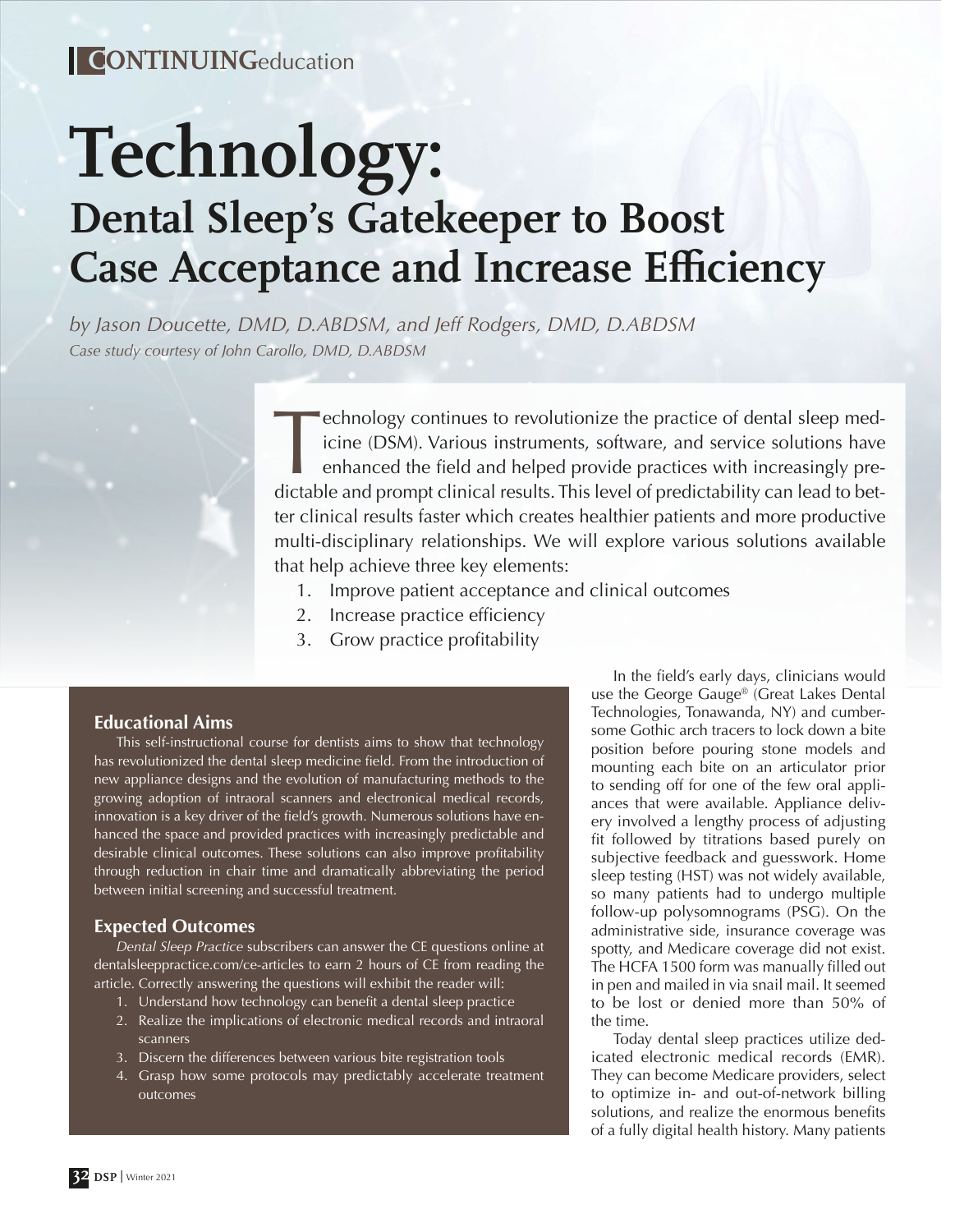can be diagnosed via HST, and physician referrals or appliance prescriptions are often transmitted electronically.

To improve the accuracy of airway assessments and bite records, clinicians can leverage CBCT scans or pharyngometry and rhinometry. The increasing adoption of intraoral scanners means impressions are scanned and delivered to the lab before the patient hits the parking lot. High quality appliances are precision milled and simply drop in after being custom fabricated to our precise measurements. This generates a greater likelihood the patient will realize better outcomes sooner.

Some readers are innovators and early adopters fully leveraging technology. Others are late adopters that have yet to incorporate these time- and energy-saving tools into their practices. Yet other readers have some of these tools and not others. Unfortunately, there is another category of clinicians that cite a litany of reasons to forego sleep altogether. Their chorus of disapproval contains lyrics like "Sleep is too difficult", "This doesn't work, patients don't accept treatment" and of course the hit single "It's impossible to get paid."

#### **Systems-based Solutions**

A comprehensive end-to-end system is critical. Owning a single HST device or two and thinking you are going to become the sleep medicine guru in your city is like having the best tires for your car but no engine or steering wheel. You probably aren't going to go very far.

On the front end, a dedicated practice management system for your sleep business is a must if you intend to scale your sleep practice up beyond that of a one-case-permonth hobbyist. Systems such as Dental-Writer<sup>™</sup> (Nierman Practice Management, Tequesta, FL), DS3 (Dental Sleep Solutions, Bradenton, FL), and Imagn (DevDent, Orem, UT) provide products to meet this need. An increasing number of "sleep only" practices have been adopting EHR platforms like AdvancedMD™ (AdvancedMD, South Jordan, UT) and athenahealth™ (athenahealth, Watertown, MA) because of the high level of customization, connectivity, and robust feature set. The most popular of these solutions provide scheduling, integrated medical charting with screening and exam forms, customizable communication letters, templates, SOAP notes and claim submissions

to be managed independently or as part of a 3rd-party medical billing service.

Consider the last 5 sleep patients you treated. Pre-treatment, did you correspond with the complete list of the patients' healthcare providers: Primary care physicians, pulmonologists, ENTs, neurologists, cardiologists, endocrinologists, rheumatologists? Did each of those providers receive a letter from you at the initiation of treatment for your mutual patient? This letter should have outlined how the patient came to your office, the comprehensive list of records and measurements you've taken to ensure optimal results such as Epworth or other screener results, pharyngometry and rhinometry reports, CBCT evaluation, and all other relevant clinical data. This level of documentation and communication differentiate your practice and combat any preconceived notions they may have about collaboration with you.

Post-treatment, those same physicians get another letter from you with a status update, follow-up subjective evaluation, and sleep study results. Did the letter outline any ongoing concerns or issues they may need to monitor such as hypertension medication dosage? Did it summarize treatment, and conclude **The ability to see airway collapse and minimum-crosssectional area in real time presents a compelling measurement for sleep dentists.**



*Dr. Jason Doucette is a Nevada native; he attended the University of Nevada, Reno and received his bachelor's degree of science in 1995. He then attended Oregon Health Sciences University in Portland, Oregon where he received his Doctor of Dental Medicine in 1999. Dr. Doucette returned to Reno to begin his career in dentistry. As a result of Dr. Doucette's extensive training and background in* 

*comprehensive dentistry over the last eighteen years, coupled with his concern for every individual's overall health, Dr. Doucette has become acutely aware of the vital role that efficient sleep plays in the optimal health and healing of his patients. Dr. Doucette is very passionate about heavily screening and treating all of his patients for sleep breathing disorders such as snoring and obstructive sleep apnea.* 



*Dr. Jeff Rodgers specializes in dental sleep medicine and has been in private practice for over 20 years. A Diplomate of both the American Board of Dental Sleep Medicine (ABDSM) and the American Sleep and Breathing Academy (ASBA), Rodgers is a board-certified expert in sleep, treating patients who suffer from sleep breathing disorders* 

*at his practice Sleep Better Georgia in Dunwoody, Ga. He is committed to*  raising awareness of sleep issues and oral appliance therapy as a treatment *option for the common, but often undiagnosed, condition of sleep apnea. Dr. Rodgers earned a BS in biology from Lee University in Cleveland, Tenn, and is a 1995 graduate of the University of Alabama School of Dentistry.*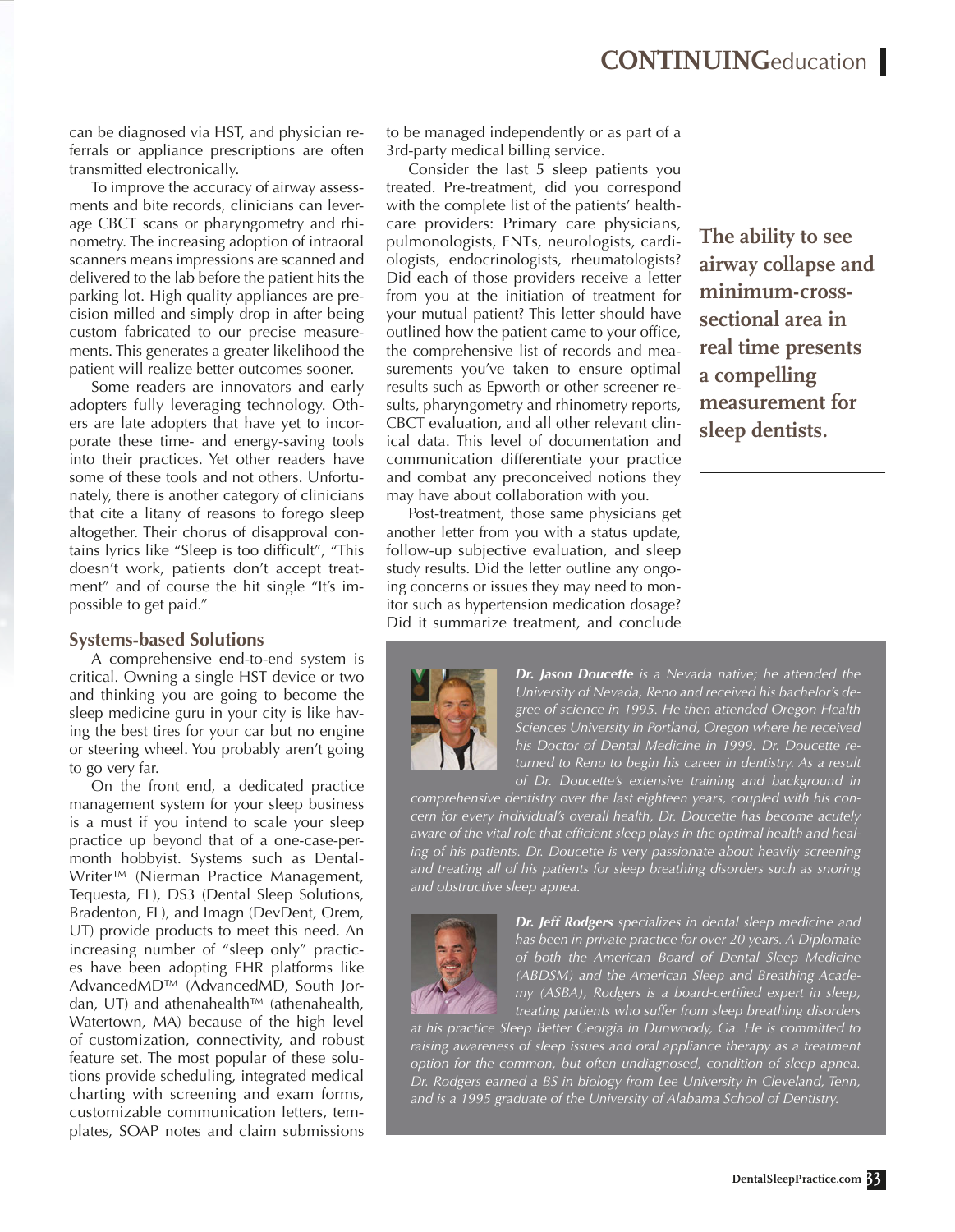with an offer for complimentary consultations with any other patients struggling with obstructive sleep apnea (OSA) or CPAP intolerance? Did your letter emphasize that you accept all major medical insurance? Did it highlight your status as a Medicare Provider?

Your responses to those last two questions are critical. Every letter should remind referral sources of that. In an informal survey, the number one reason the physician respondents cited for not referring to dentists was not concern about appliance efficacy. The primary reason was concern about medical insurance coverage. One respondent shared that a patient reported seeing a dentist who said, "We don't take insurance, our cash fee is \$5,000 and we accept Visa, Mastercard, and Care Credit." Reassuring your current and prospective medical referral sources that you will work with the patient's medical insurance is critical to future referrals. Harnessing the power of technology through use of sleep software will keep referral sources informed and increase their confidence in you as a partner which will drive more referrals.

### **Scanning the Horizon**

The advent of intraoral scanning (IOS) has streamlined the DSM records process by reducing chair time for impressions and bite registrations while providing instantaneous transfer of data to the preferred dental lab. Early generations of scanners struggled



with "sleep bites" that had large open spaces between arches. Significant advancements have been made with the recent generation of scanners and IOS software such as the CS 3700 (Carestream Dental, Atlanta, GA), Heron IOS (3Disc, Herndon, VA), and the i700 (Medit, Seoul, South Korea).

Two of the most prolific dental sleep medical device manufacturers estimate that digital records outnumber analog impressions nearly 4 to 1. Mark Murphy, DDS, D.ABDSM serves as Lead Faculty for Clinical Education at ProSomnus Sleep Technologies. He approximates that 75% of the cases fabricated by ProSomnus are from digital scans. Walid Raad, Chief Executive Officer of American Medical Appliance Company said, "We track this closely and today that number is just shy of 80%. With the way it's trending, we expect to see this increase to 90% by the end of next year." Digital scans fit the medical model many sleep dentists are striving for. A growing number of practices have instituted a single consult/records appointment where prospective sleep apnea patients are tested with the pharyngometer/rhinometer and IOS & CBCT scans are captured. When the prescription for the sleep appliance is received, all the necessary records have already been taken to submit to the lab and insurance. This streamlined process from initial engagement to delivery ensures an optimal patient experience while reducing the number of appointments and chair time for the practice.

### **On the Record – Pharyngometry and Rhinometry**

Technology has developed to help clinicians accurately capture records. Acoustic geometric imaging is one proven way to do this. While not new, it has continually evolved since E. Benson Hood Labs developed a commercially viable acoustic rhinometer in the mid-1980s. This was followed soon after by the commercialization of acoustic pharyngometry. The technology was acquired by Sleep Group Solutions (Hollywood, FL) in 2006 and has undergone two significant technology iterations to further improve its utility in the DSM field.

The Eccovision Acoustic Pharyngometer/ Rhinometer uses two distinct handpieces known as wave tubes to measure the oral and nasal airways, respectively. The system generates an acoustic pulse that travels into Figure 1: Heron IOS (3Disc, Herndon, VA) **The airway and transmits out to microphone**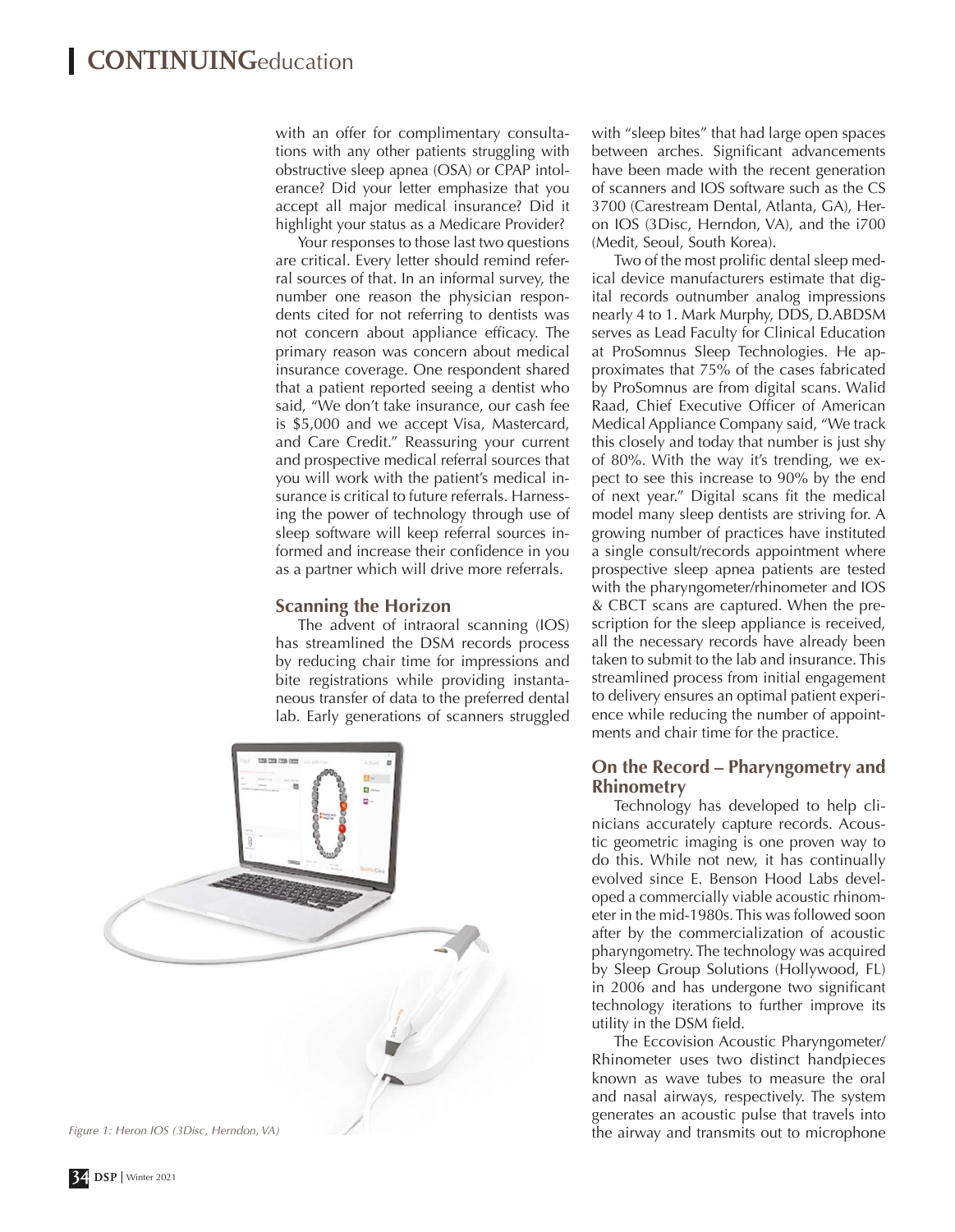

*Figure 2: Eccovision Model 32000 Acoustic Pharyngometer/ Rhinometer*

receptors in the wave tube. Proprietary Eccovision software analyzes the reflected sound and creates a pharyngometer/rhinometer graphical representation of the cross-sectional area of the airway as a function of distance. The rhinometer measures 8cm into the nasal airway, and the pharyngometer measures 25cm into the oral airway.

The genesis of the technology was to assist otolaryngologists and anesthesiologists by providing an efficient, radiation-free way to identify upper airway obstructions. This was especially useful in the ENT field to justify medical necessity and quantify outcomes related to upper airway nasal surgery. In the early 90s Hoffstein et al. concluded that, "…this technique is the only one which allows non-invasive, accurate, reproducible and inexpensive measurements of the upper airway…it is capable of providing dynamic characteristics of the upper airway."

Being able to measure static airway size as well as real-time dynamic change is a critical aspect of the utility of acoustic imaging in dental sleep medicine. Obstructive Sleep Apnea is a disease of airway collapsibility, not necessarily airway size. Simply stated, large airways that are highly collapsible can have OSA while small airways that are otherwise very stable may not. It was not long before numerous studies cited measurement by acoustic pharyngometry to be indicative

of both the presence and potential severity of OSA. Rivlin et al and DeYoung et al concluded respectively, "The acoustic technique is performed in the awake state and needs a minimal degree of patient cooperation. The good correlation between pharyngeal cross-sectional area and the severity of the disorder may give us a simple way to detect patients with OSA."

The study went on to state, "The current study demonstrates that Minimum Cross-Sectional Area, determined by acoustic pharyngometry, can significantly differentiate between those with mild/no-OSA versus moderate-to-severe OSA…In conclusion, we have demonstrated that acoustic pharyngometry provides an objective and simple test with strong independent predictive value for the presence or absence of moderate-to-severe OSA."

The technology has been widely embraced in DSM because of the strong correlations between acoustic measurements and the presence and severity of OSA. The ability to see airway collapse and minimum-cross-sectional area (MCA) in real time presents a compelling measurement for sleep dentists.

What is the goal of oral appliance therapy? We are not growing airways. We are taking airways that have excess tissue, poor compliant muscle tone, and outside pressure from the tongue and lateral pharyngeal fat pads and adding vertical and horizontal dimension to the bite position to create adequate stability. Providing an instantaneous radiation-free measurement accurately depicting airway collapse that strongly correlates with presence and severity of OSA enables clinicians to show how the airway behaves in response to multiple mandibular positions.

It was noted in DeYoung's paper and in subsequent publications, a measurement of < 1.86cm2 for the MCA of the airway between the oral pharyngeal junction (OPJ) and the glottis was identified as a key indicator of risk for OSA.

In *The Sleep Magazine,* 2012, Atul Malhotra, MD declared, "These data suggest that acoustic pharyngometry can be used to anticipate response to Mandibular Advancement Splint (MAS) therapy"

In 2020, Jerry Hu, DDS and John Comisi, DDS, MAGD published "Vertical Dimension in Oral Appliance Therapy" in the *Journal of the Academy of General Dentistry.* Several key findings included that the occlusal po**…the position determined with the 70% George Gauge bite was, on average, 5.0mm more protrusive than the pharyngometerestablished bite position.**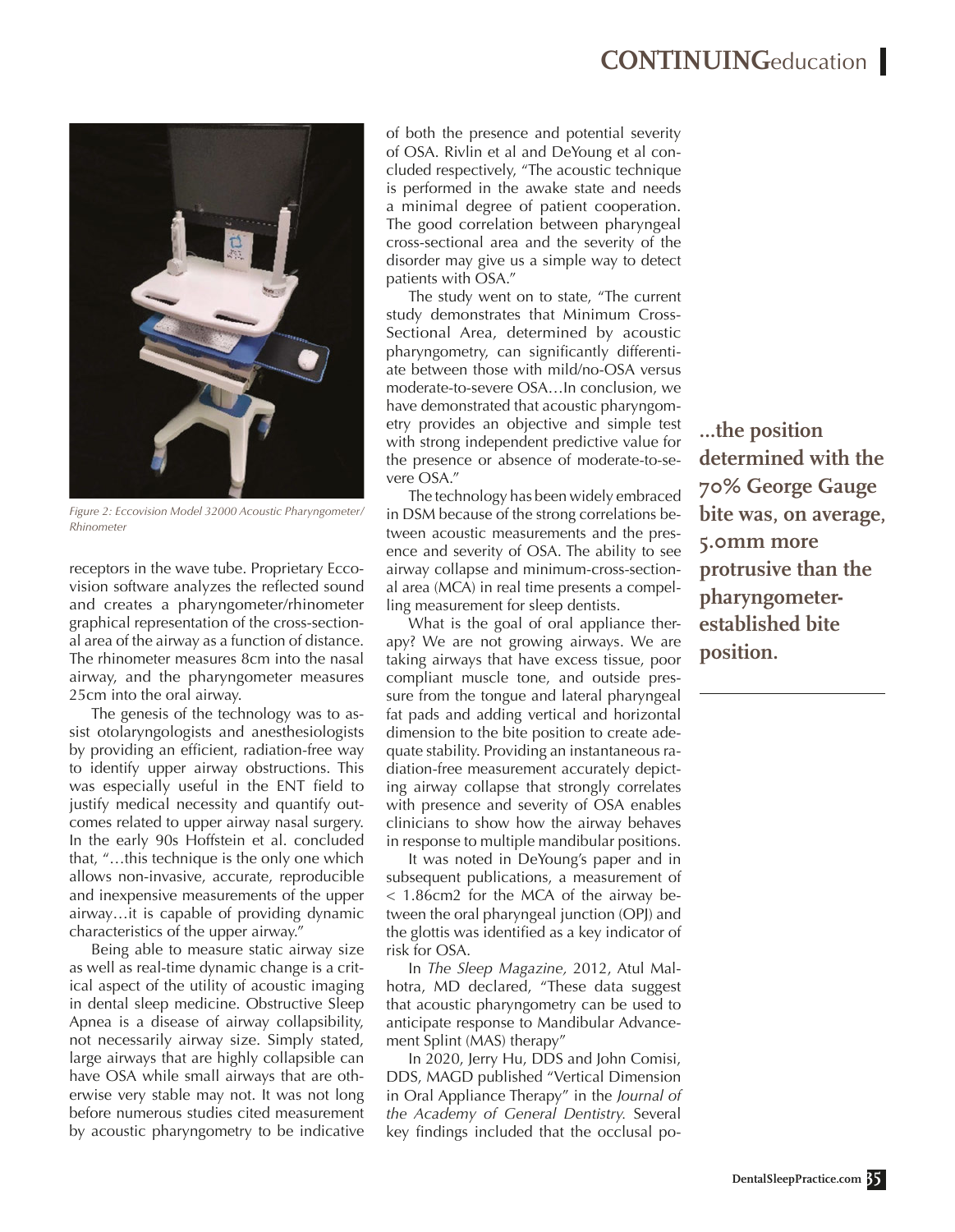sition established via pharyngometry was effective in lowering the AHI without the need for appliance titration procedures. Additionally, the position determined with the 70% George Gauge bite was, on average, 5.0mm more protrusive than the pharyngometer-established bite position.

As a reader of *Dental Sleep Practice,* you are likely familiar with the concept of Maximum Medical Improvement (MMI). We propound that appliance therapy's goal is MMI with the least amount of mandibular positional change possible. It has been well documented that complications from appliance therapy increase exponentially as we reach patients' range-of-motion and anatomical limitations with excess titration. Aarab, et al demonstrated that the number of side effects increase as protrusion exceeds 50%.12

Use of acoustic pharyngometry to identify MCA, along with subsequent titration tests with bite repositioning jigs to determine airway collapsibility, and ultimately, identification of an ideal airway "sweet spot" (as a starting point for appliance therapy) have gained significant traction among dental sleep practitioners.

In 2020, Opsahl et. al concluded in the *Journal of Oral Rehabilitation* that, "The (AP) Acoustic Pharyngometer protocol applied seems to contribute to the excellent effect of OA treatment in this study"

In the following, acoustic airway readings are displayed on a graph showing a 2D line representing cross-sectional area as a function of distance throughout the airway. Anatomical landmarks can be identified and isolated so that the entire airway from OPJ through oropharynx, epiglottis, hypopharynx, and glottis can be analyzed.

Eccovision software analyzes the baseline airway size and compares this to airway col-



*Figure 3: Pharyngometer baseline & collapse tests overlayed to show airway stability* **cessfully present oral appliance therapy to** 

lapsibility measurements resulting in a stability percentage based on the dynamic collapsibility of the tissue. The higher the stability percentage, the less collapsible the airway. Additionally, the minimum cross-sectional area measurement (MCA) is identified – in the case of the patient graphically presented in the foregoing, has a 1.1cm2 MCA (at collapse).

### **But the Patient is Upright and Awake…**

A common misconception about acoustic pharyngometry is that it is attempting to replicate a "sleeping airway." To the contrary, it is measuring the propensity of an awake airway to collapse and the degree to which the airway is susceptible to collapse. Airway behavior changes during supine sleep. This is not in question. According to Malhotra, the upper airway collapsibility measured during wakefulness provides useful physiologic information about pharyngeal mechanics during sleep.<sup>7</sup>

Positional effects on pharyngeal size have been studied extensively. Martin et. al<sup>8</sup> showed that when measured in a seated upright position, patients with OSA had smaller cross-sectional area readings at the OPJ than those that snored as well as non-apneic patients. When measured supine there was no statistical difference in airway measurement amongst the three groups.

The authors concluded that the findings support the supposition that OSA patients will unconsciously defend and protect their airway when put in an airway compromised supine position. Other studies<sup>9</sup> have also concluded that there is increased muscle activity and genioglossus activation in patients with OSA when tested in a supine position. Anyone in dentistry has experienced this in the form of "wrestling" with a patient's tongue while trying to do dental work. The same propensity to protect the airway does not exist in patients when they are upright readily enabling the clinician using the acoustic pharyngometer to obtain accurate, reproducible, results without the patient compensating for airway collapse.

In summary, people are tested upright and awake. Those measurements, while not exact replications of what happens in supine sleep, correlate very strongly with OSA and our ability to put the patient in a position where airway collapse is greatly reduced.

### **Will This Work?**

Many dental practices struggle to suc-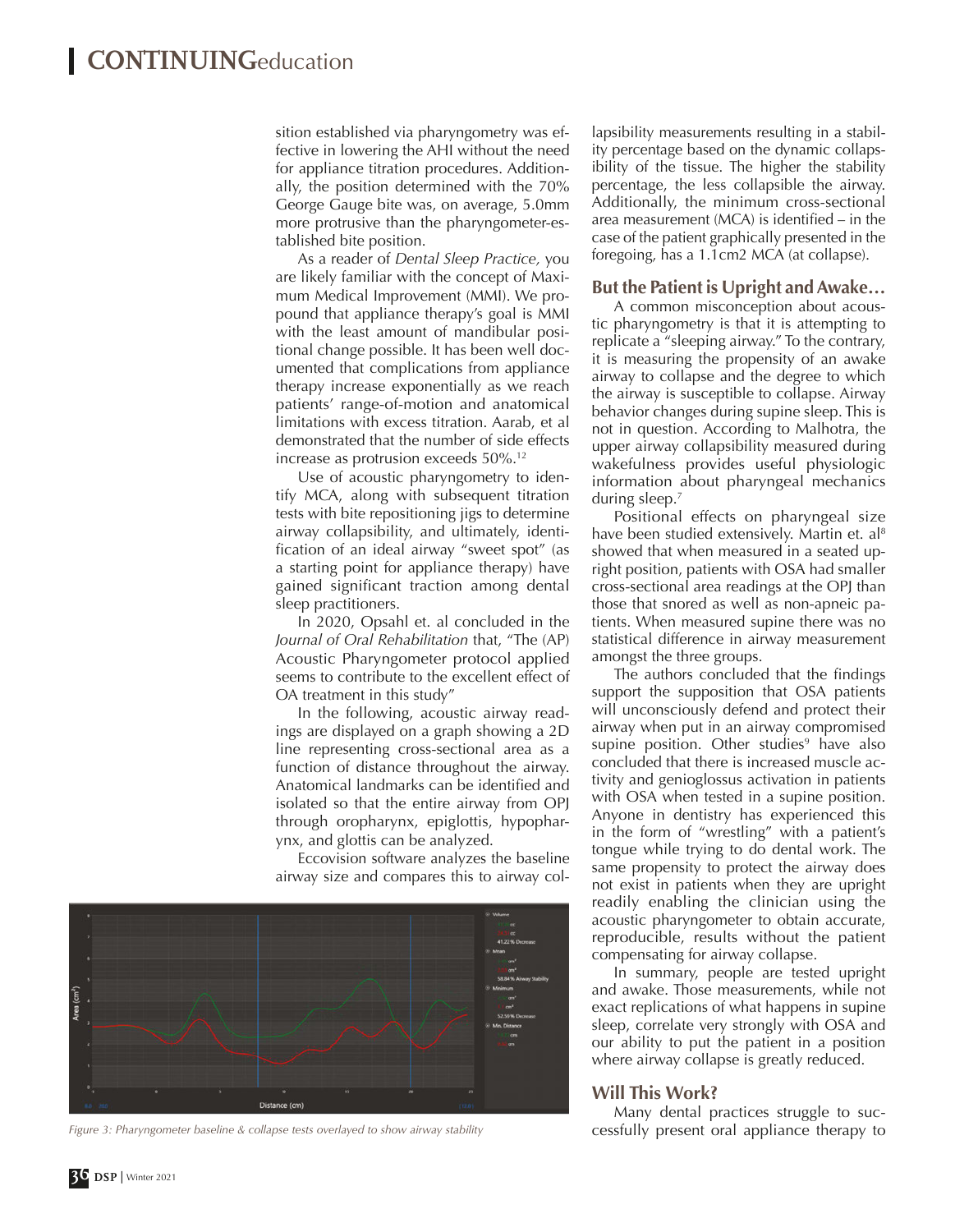patients. The Fall 2021 issue of *Dental Sleep Practice* features multiple industry opinion leaders who shared their thoughts and insights on case presentations techniques. We hypothesize that treatment presentation can be distilled to three key elements:

### **1. Listen to their problems – identify the afflictions**

Listen, ask questions, and listen some more. Stop presenting the treatment so early in the process. By presenting the appliance (solution) to a patient who has yet to fully understand their problem, treatment can be misperceived as a commodity; something that can be shopped or postponed for a "better deal.". This will thrust you into a discussion about money, insurance, and cost. That conversation can lead to "mutually assured disenchantment", another type of MAD but one that no one benefits from.

Instead, actively listen to the patient's chief complaints and make sure you dig deep into those. If their complaint is "my partner hates my snoring" the patient's problem is not the snoring. Their problem (affliction) is that they may be in separate bedrooms from their partner and their relationship is being harmed by the snoring. If their complaint is fatigue, then dig deeper for the affliction. Maybe it's that they don't have enough energy to play with their grandchildren or that they are so tired they have fallen asleep while driving. Document those afflictions so you can reference them again because those are going to become the patients "why", their true motivator for treatment. In his book *Influence the Psychology of Persuasion,* author Robert Cialdini writes, "The idea of potential loss plays a large role in human decision making. In fact, people seem to be more motivated by the thought of losing something than by the thought of gaining something of equal value."13

#### **2. Speak to positive outcomes**

Take those afflictions and fears of loss (spouse, time with kids, etc.) and translate them to positive outcomes. Oral appliance therapy will likely reduce the AHI, increase SpO2, lower blood pressure, and help them sleep better. However, for most patients, the chief complaints, afflictions, and fears you gleaned earlier in the process have nothing to do with those. When was the last time a patient came

in and said, "My AHI is out of control, I really want to find a way to get it down to a more manageable number?"

Focus on positive outcomes, ask in the form of a "yes" question. Redirect the fear they had into positive outcomes with therapy. It is rarely about sleep test metrics or why your appliance is so great and how comfortable it will be. It's always about turning the affliction and fear into positive outcomes.

"Aren't you looking forward to being able to sleep in the same bed as your partner again?"

"I bet you're excited to be able to drive home from work without fear of falling asleep and hurting someone."

"Isn't it going to be great to have energy again to play with your kids?"

### **3. Be confident & share it**

This is where using objective tools like acoustic pharyngometry, subjective snore sounds, and even CBCT scans can all assist in creating confidence with your patient. Thus far, in the process with them it has been largely subjective so having objective measurements to lean on at this point will go a long way in generating a commitment from the patient. If you can demonstrate how their airway improves several hundred percent in a new position, it can instill the confidence they need to proceed with treatment. Often during the process with the clinical sleep assistant working through the various bite jigs, the patient will share in the results and have that satori moment. They will see and feel their airway no longer collapsing. As you identify that proverbial sweet spot with ideal vertical and protrusion the doctor, staff, and patient all feel greater confidence that appli-

ance therapy will work.

### **How Can I Eliminate or Reduce Titration?**

What is titration? Where does it come from and why do we talk about it with oral appliance therapy? Much of what we do in dentistry is measured in microns – calculated and precisely performed. This leaves the authors bewildered by how some providers are okay with just guessing when it comes to oral appliance therapy.



*Figure 4: Endoscopy depicting airway caliper change in response to increased PAP pressure*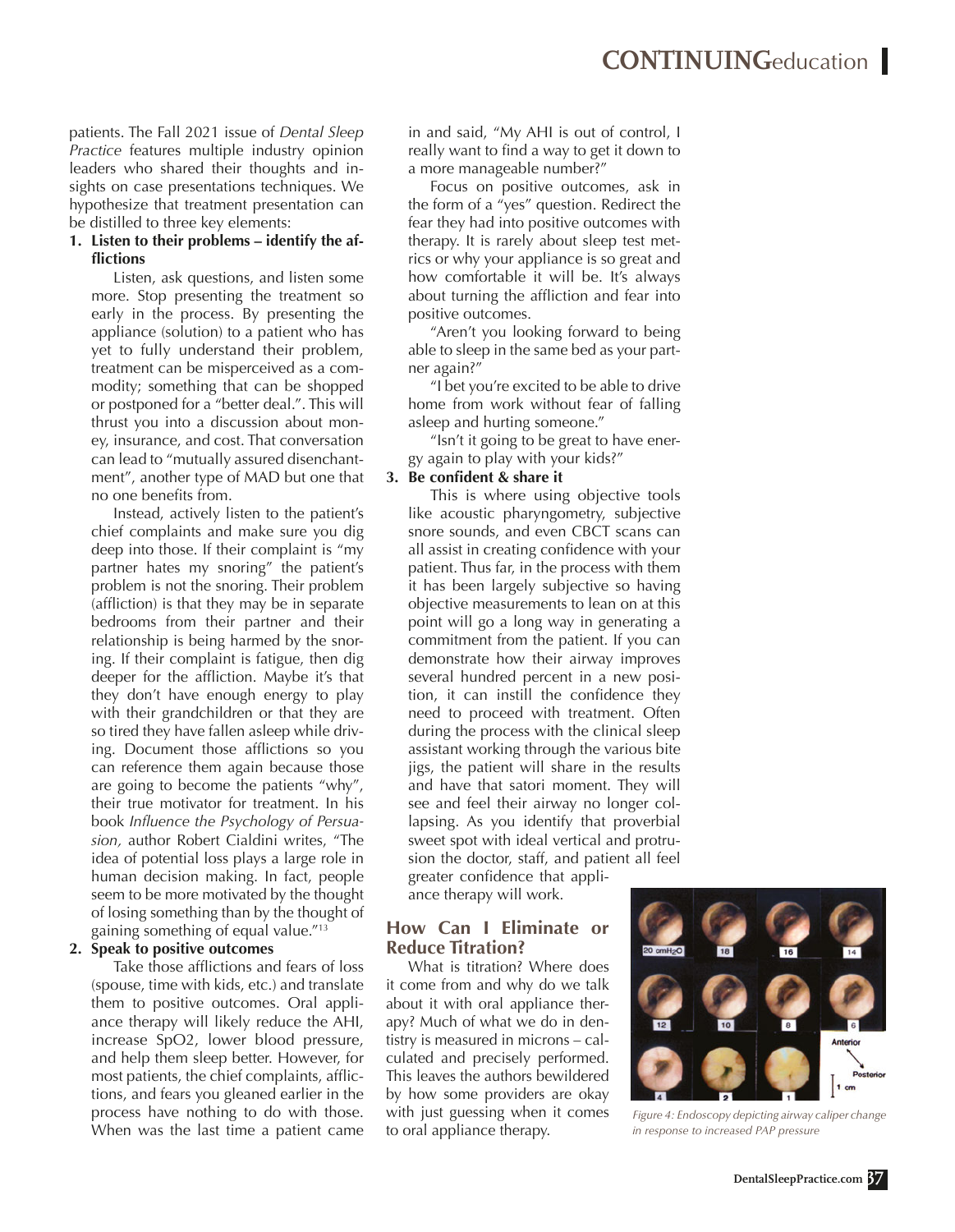Pearson's Law states, "When performance is measured, performance improves. When performance is measured and reported back, the rate of improvement accelerates." Measurement is key.

Titration is the continual adjustment of dose based on patient response. We adopted titration from the Positive Airway Pressure lexicon. PAP pressure can be adjusted just as appliance position can be advanced. So, are both appliances and CPAP dose-dependent? The answer is "sort of." This means they both yield response to change, but it's not indefinite and there is a point of diminishing return.

The image in Figure 4 shows an endoscope looking down an airway as various amounts of pressure with PAP therapy is applied as measured in cmH2O. You will notice the percentage increase in airway caliper (increase in minimum cross-sectional opening) is significant through the lower numbers and even to 8 or possibly 10cmH2O at which point the return on increasing pressure is essentially non-existent. One reason patients are intolerant to PAP therapy is difficulty tolerating higher pressures – so going from 10 in this example up to 20 does not yield meaningful increases in airway cross-sectional area. Instead, would most certainly result in decreased compliance and increased complication from therapy. Bottom line; there is a therapeutic 'sweet spot' that provides maximum benefit. Increasing beyond that point does more harm than good.

The same can be applied to appliance therapy. With appliances, we are dealing with change in two dimensions. Vertical, as evidenced by Hu and Comisi<sup>5</sup>, impact airway collapsibility as does horizontal advancement. Rehab et. al<sup>10</sup> also documented the effect of changes in the intermaxillary distance in mandibular advancement splints noting that, "The use of MAS with increased vertical dimension improved the velopharyngeal caliper and improvement in PSG variables especially AHI was observed"



*Figure 5: Pharyngometer bite reposition reading with Airway Metrics jig in place*

The George Gauge has been commonly used as a method for identifying oral appliance starting position. The gauge is available with 2mm and 5mm vertical bite forks, and it's often cited that starting patients at 60-70% of their total protrusive range is average. The shortcomings associated with this method are glaring. What if either of those fixed vertical dimensions are not ideal for your patient? How would you even know? And if 60-70% protrusion is "average", how do you know if you are starting too far or not far enough? Or how far you need to go after delivery? Or if you nailed it perfect on day one?

Allow us to illustrate this point with a simple analogy. The average size shoe for US men is a 10.5, and the average for women is 8.5. When we buy shoes, do we start everyone at 10.5 and slowly titrate up or down in .5 increments until we get to a proper size? Why not measure in real time? The analogy illustrates that we all have a different airway just like we all have different feet. By utilizing technology, we can more accurately and rapidly arrive at a 'sweet spot' treatment position often on day one with zero appliance position change. It is this level of predictive accuracy our patients deserve and referring physicians expect.

#### **From Theory to Practice**

Using pharyngometry in conjunction with bite repositioning tools such as Lucia Jig Kits (Great Lakes Dental Technologies) or the Airway Metrics component system, the sleep assistant can view the airway's ability to collapse in various positions. This image shows a 6mm vertical jig in an edge-to-edge bite position. The patient performs a collapse test on the pharyngometer, and then a new jig is attempted at a different vertical. Once the optimal vertical position is identified then the patient is stepped forward in 1mm increments. The goal is to find the position that yields the maximum medical improvement in airway measurements with the least extreme vertical and horizontal positions.

In figure 6, the same patient is shown in red with a 1.1cm2 minimum cross-sectional area measurement improved to a 2.08cm2 reading with a bite jig in place. A robust response to three-dimensional mandibular repositioning like this is highly indicative of a positive treatment result with appliance therapy set in that position.

One of the costliest aspects of appliance therapy is the 'long haul' case where you ad-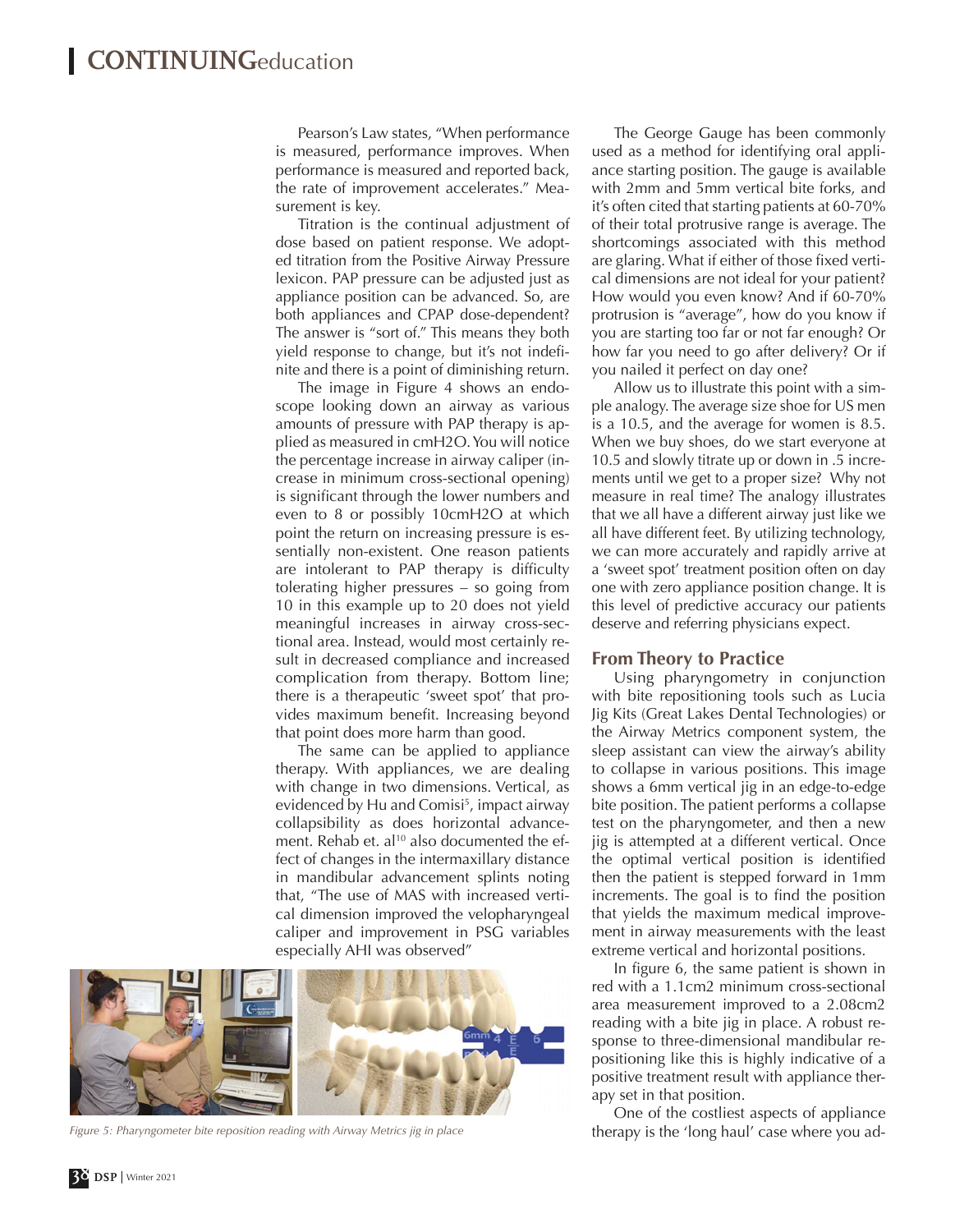just, re-test, adjust again, re-test again, and then adjust some more. Then, as the appliance is maxed out, we do not know where to go. Consequently, most clinicians make a new appliance or adjust the current one with a different vertical and try again – endlessly searching for a position that may or may not exist and at which they may never arrive. Oftentimes, the patient loses confidence in the therapy and discontinues use, or possibly worse, they continue using an appliance that is not positioned in an ideal spot and they live with sub-optimal results.

This dose-sampling, position-seeking approach is irresponsible, unprofessional, and costly. Thankfully, technology and innovation open new doors to predictability and efficiency. By utilizing an evidence-based approach to appliance therapy with pre-measurement and pre-titration of your patient you can arrive at the treatment position quickly and predictably while greatly eliminating appliance adjustments.

### **It's Not Working! Now What?**

Everyone has patients come in with appliances made from other dentists or perhaps even a case you have struggled with treating successfully in the past. Here, we will look at how technology can be used to help revive and turn around a case that had a sub-optimal result with appliance therapy.

The patient in Table 1 was instructed to advance the appliance post-delivery 4mm protrusively beyond the initial set point. Subjective reports of snoring improved however no significant improvement in other subjective metrics.

What do we do? Do we say, "You're severe, this is the best we can do" and then encourage him to resume using CPAP? Before doing so, we opted to use acoustic pharyngometer to measure his baseline airway collapse (RED) and identify the minimum cross-sectional area and then see how his reading looks with his appliance in place (YELLOW).

This patient has a 1.1cm2 collapse and with his appliance in place it increases to 1.28cm2. This would not qualify as a statistically significant improvement and treatment in this position would not be recommended. This is validated by the fact that we know the appliance is not working well for the patient in this position despite having advanced it significantly on his own. While not the most glamourous



*Figure 6: (Red) Patient's initial collapsed airway (Yellow) Collapse with a bite jig in place showing a robust airway response*

| Table 1: 67-year-old male, BMI 24, 16" neck, ESS 10, 2 years in dorsal appliance |                               |                         |  |
|----------------------------------------------------------------------------------|-------------------------------|-------------------------|--|
|                                                                                  | <b>Diagnostic Sleep Study</b> | <b>Dorsal Appliance</b> |  |
| <b>AHI</b>                                                                       | 56                            | 32                      |  |
| <b>RDI</b>                                                                       | 58                            | 37                      |  |
| SpO, Nadir                                                                       | 82%                           | 86%                     |  |
| $%$ Time < 90% SpO,                                                              | 8.1%                          | 1.6%                    |  |



*Figure 7: Pharyngometer graph showing a "non-responder" with no improvement in collapse readings with and without appliance in place*

feature, negative predictive value is important as well. Loube et. al<sup>11</sup> used acoustic pharyngometry to evaluate changes in the pharynx produced by mandibular advancement and found that "no statistically significant change" was 95% predictive of appliance failure. As has been discussed at length in the literature, there exists a subset of patients who do not respond well to appliance therapy. Identifying a difficult case or potential non-responder up front would be very beneficial in saving time and effort as well as directing the patient to a more optimal therapy.

In this case a new bite was taken using bite jigs to identify a position where there was shown to be a 156% improvement in airway minimum cross-sectional area. This